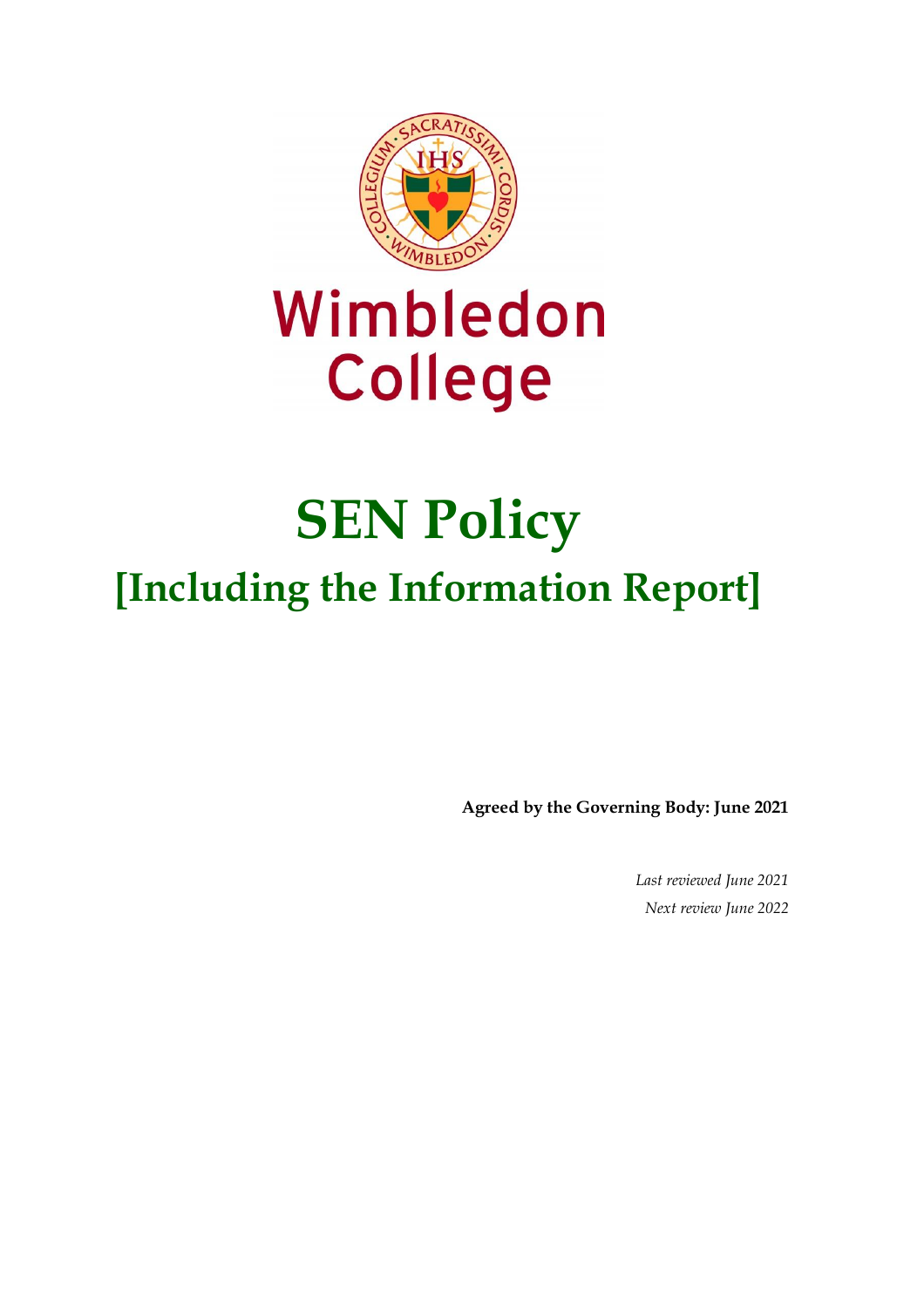# **Contents**

**…………………………………………………………………………………………………………………………….**

## **1. Aims**

Our SEN policy and information report aims to:

- Set out how our school will support and make provision for pupils with special educational needs (SEN)
- Explain the roles and responsibilities of everyone involved in providing for pupils with SEN

Our aim is to identify children with special educational needs, assess those needs in consultation with the parents/carers and the children themselves and plan an appropriate graduated response.

We will seek to meet children's needs in stages, matching the level of help to the needs of the child. Progress will be reviewed regularly and parents will be consulted and kept informed.

There are termly data collections which are communicated home through School Gateway in addition to a yearly parents' evening. Data collections are turned into reports which highlight whether a child is making progress or not.

For some children the school will want to seek advice from outside the school; for example, we might ask for an assessment by an educational psychologist. This would be discussed with parents/carers and they would be kept fully informed of any advice the school might receive.

# Jesuit Schools

Jesuit Schools encourage pupils to find God in all things, to contribute to the building up of a Christian community which in turn cares for and values them. It encourages excellence in all they do for the greater glory of God and the common good, and seeks to broaden their horizons so they engage with the wider world and ultimately change it for the better.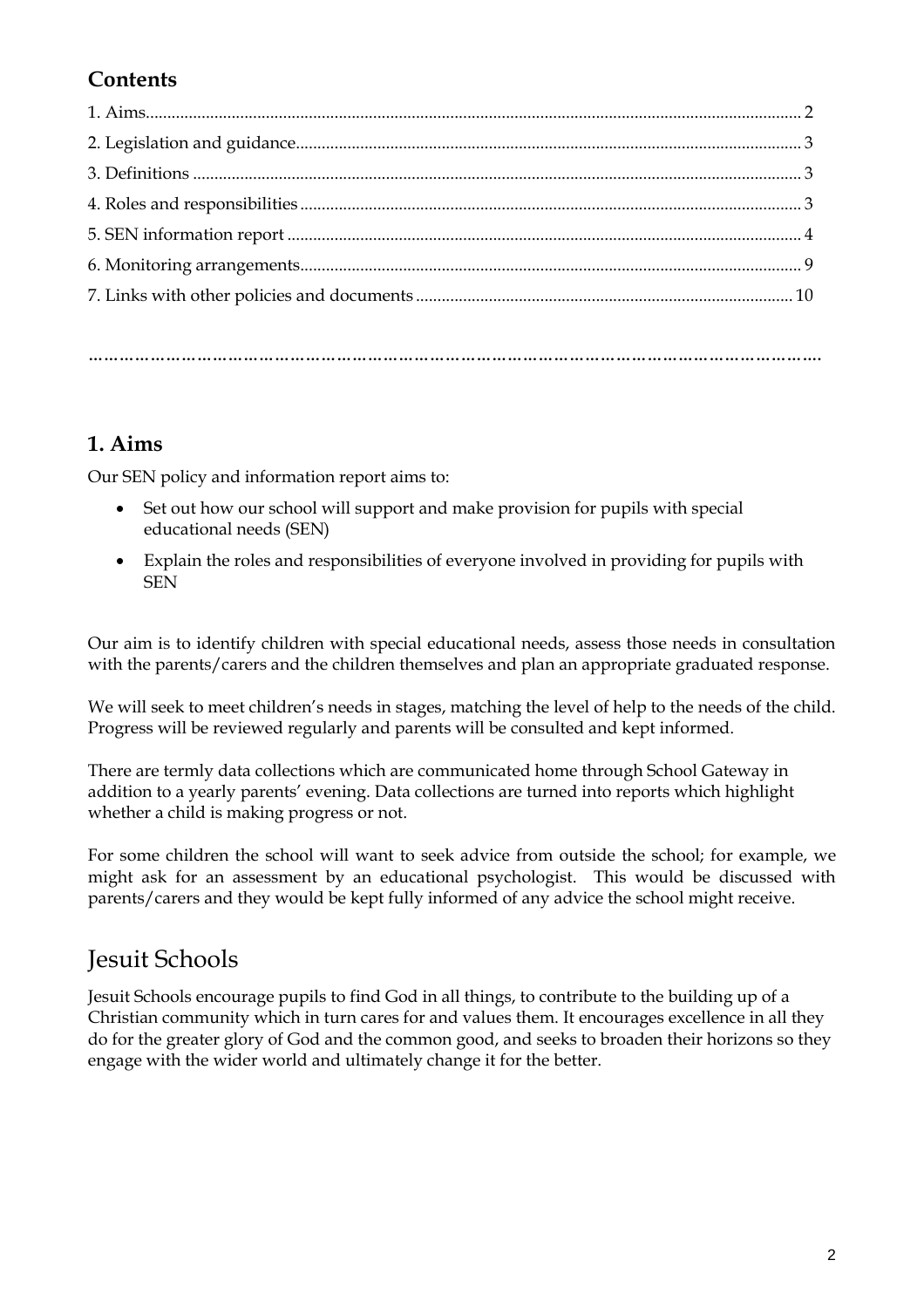# **2. Legislation and guidance**

This policy and information report is based on the statutory [Special Educational Needs and](https://www.gov.uk/government/uploads/system/uploads/attachment_data/file/398815/SEND_Code_of_Practice_January_2015.pdf)  [Disability \(SEND\) Code of Practice](https://www.gov.uk/government/uploads/system/uploads/attachment_data/file/398815/SEND_Code_of_Practice_January_2015.pdf) and the following legislation:

- [Part 3 of the Children and Families Act 2014,](http://www.legislation.gov.uk/ukpga/2014/6/part/3) which sets out schools' responsibilities for pupils with SEN and disabilities
- [The Special Educational Needs and Disability Regulations 2014,](http://www.legislation.gov.uk/uksi/2014/1530/contents/made) which set out schools' responsibilities for education, health and care (EHC) plans, SEN co-ordinators (SENCOs) and the SEN information report

# **3. Definitions**

A pupil has SEN if they have a learning difficulty or disability which calls for special educational provision to be made for them.

They have a learning difficulty or disability if they have:

- A significantly greater difficulty in learning than the majority of others of the same age, or
- A disability which prevents or hinders them from making use of facilities of a kind generally provided for others of the same age in mainstream schools

Special educational provision is educational or training provision that is additional to, or different from, that made generally for other children or young people of the same age by mainstream schools.

# **4. Roles and responsibilities**

## **4.1 The SENDCO**

The SENCO is Ms Lesley Denton - lesley.denton@wimbledoncollege.org.uk

They will:

- Work with the headteacher and SEN governor to determine the strategic development of the SEN policy and provision in the school
- Have day-to-day responsibility for the operation of this SEN policy and the co-ordination of specific provision made to support individual pupils with SEN, including those who have EHC plans
- Provide professional guidance to colleagues and work with staff, parents, and other agencies to ensure that pupils with SEN receive appropriate support and high-quality teaching
- Advise on the graduated approach to providing SEN support
- Advise on the deployment of the school's delegated budget and other resources to meet pupils' needs effectively
- Be the point of contact for external agencies, especially the local authority and its support services
- Liaise with potential next providers of education to ensure pupils and their parents are informed about options and a smooth transition is planned
- Work with the headteacher and governing board to ensure that the school meets its responsibilities under the Equality Act 2010 with regard to reasonable adjustments and access arrangements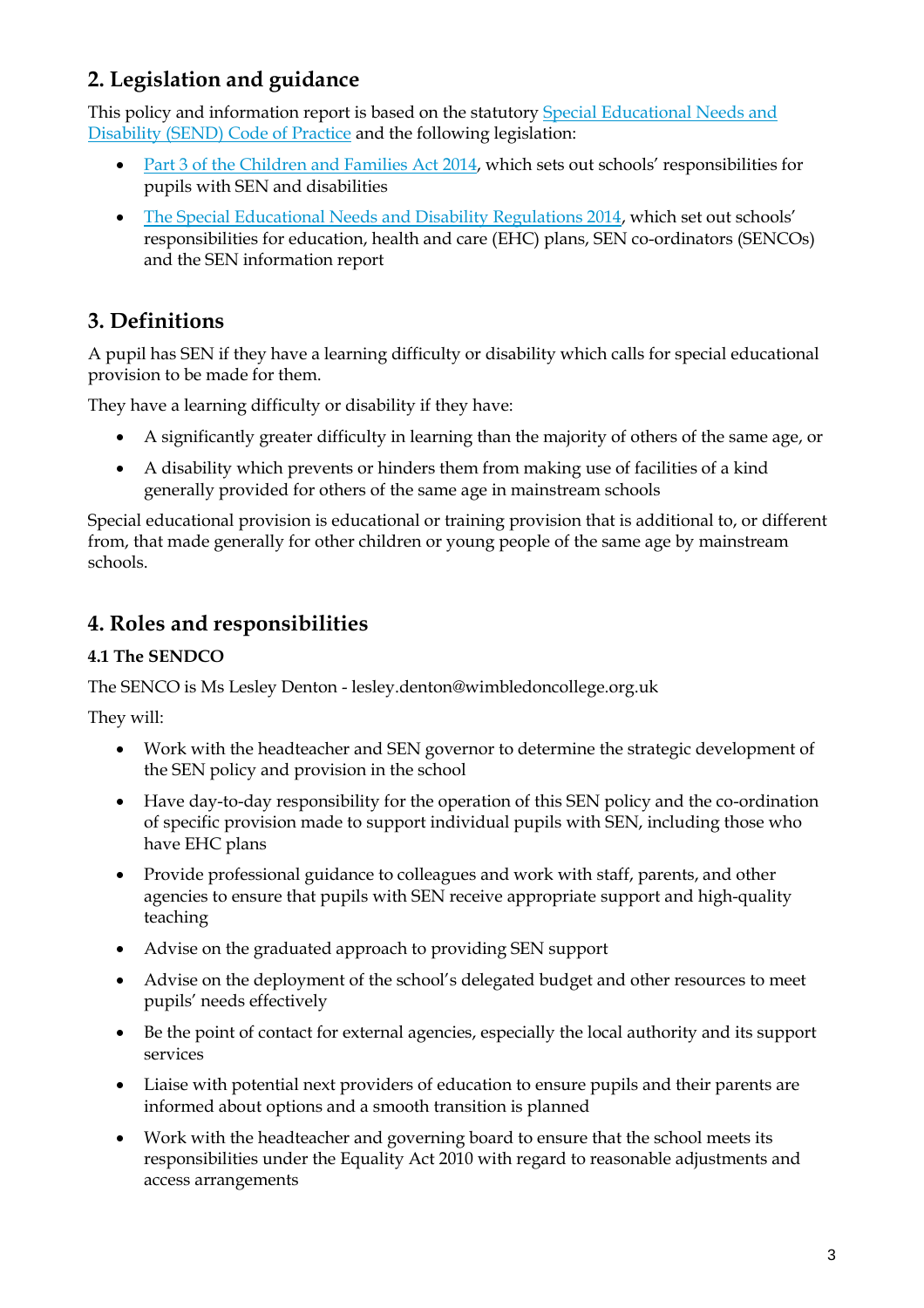• Ensure the school keeps the records of all pupils with SEN up to date

## **4.2 The SEN governor**

The SEN governor will:

- Help to raise awareness of SEN issues at governing board meetings
- Monitor the quality and effectiveness of SEN and disability provision within the school and update the governing board on this
- Work with the headteacher and SENDCO to determine the strategic development of the SEN policy and provision in the school

#### **4.3 The headteacher**

The headteacher will:

- Work with the SENDCO and SEN governor to determine the strategic development of the SEN policy and provision in the school
- Have overall responsibility for the provision and progress of learners with SEN and/or a disability

#### **4.4 Class teachers**

Each class teacher is responsible for:

- The progress and development of every pupil in their class
- Working closely with any teaching assistants or specialist staff to plan and assess the impact of support and interventions and how they can be linked to classroom teaching
- Working with the SENDCO to review each pupil's progress and development and decide on any changes to provision
- Ensuring they follow this SEN policy

# **5. SEN information report**

#### **5.1 The kinds of SEN that are provided for**

Our school currently provides additional and/or different provision for a range of needs, including:

- Communication and interaction, for example, autistic spectrum disorder, Asperger's Syndrome, speech and language difficulties
- Cognition and learning, for example, dyslexia, dyspraxia,
- Social, emotional and mental health difficulties, for example, attention deficit hyperactivity disorder (ADHD),
- Sensory and/or physical needs, for example, visual impairments, hearing impairments, processing difficulties, epilepsy
- Moderate and multiple learning difficulties
- Physical disabilities

#### **5.2 Identifying pupils with SEN and assessing their needs**

We will assess each pupil's current skills and levels of attainment on entry, which will build on previous settings and Key Stages, where appropriate. Class teachers will make regular assessments of progress for all pupils and identify those whose progress:

• Is significantly slower than that of their peers starting from the same baseline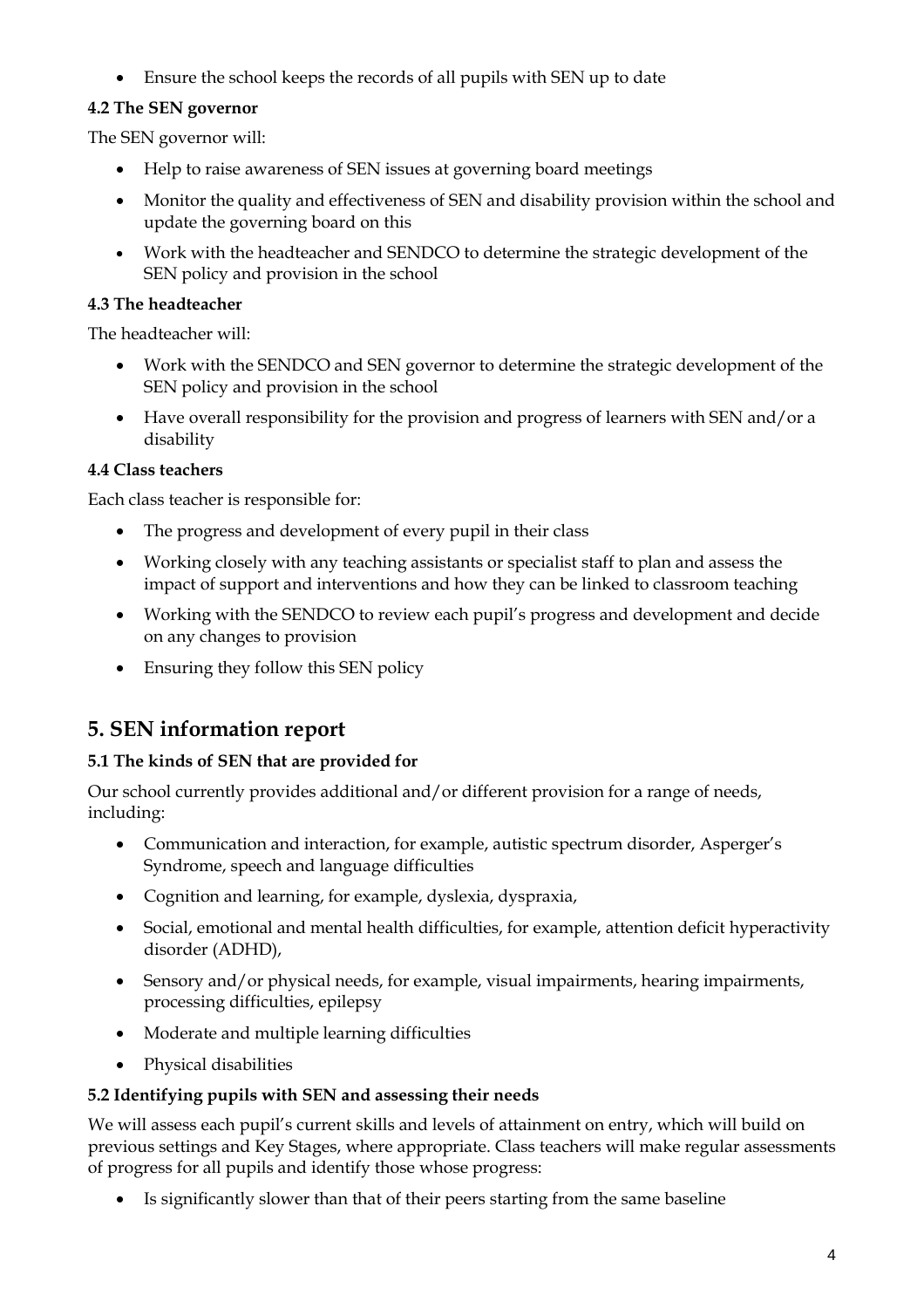- Fails to match or better the child's previous rate of progress
- Fails to close the attainment gap between the child and their peers
- Widens the attainment gap

This may include progress in areas other than attainment, for example, social needs.

Slow progress and low attainment will not automatically mean a pupil is recorded as having SEN.

When deciding whether special educational provision is required, we will start with the desired outcomes, including the expected progress and attainment, and the views and the wishes of the pupil and their parents. We will use this to determine the support that is needed and whether we can provide it by adapting our core offer, or whether something different or additional is needed.

#### **5.3 Consulting and involving pupils and parents**

We will have an early discussion with the pupil and their parents when identifying whether they need special educational provision. These conversations will make sure that:

- Everyone develops a good understanding of the pupil's areas of strength and difficulty
- We take into account the parents' concerns
- Everyone understands the agreed outcomes sought for the child
- Everyone is clear on what the next steps are

Notes of these early discussions will be added to the pupil's record and given to their parents.

We will formally notify parents when it is decided that a pupil will receive SEN support.

#### **5.4 Assessing and reviewing pupils' progress towards outcomes**

We will follow the graduated approach and the four-part cycle of **assess, plan, do, review**.

The class or subject teacher will work with the SENCO to carry out a clear analysis of the pupil's needs. This will draw on:

- The teacher's assessment and experience of the pupil
- Their previous progress and attainment and behaviour
- Other teachers' assessments, where relevant
- The individual's development in comparison to their peers and national data
- The views and experience of parents
- The pupil's own views
- Advice from external support services, if relevant

The assessment will be reviewed regularly.

All teachers and support staff who work with the pupil will be made aware of their needs, the outcomes sought, the support provided, and any teaching strategies or approaches that are required. We will regularly review the effectiveness of the support and interventions and their impact on the pupil's progress.

#### **5.5 Supporting pupils moving between phases and preparing for adulthood**

**TRANSITION TO SECONDARY FROM YEAR 6 TO YEAR 7** is supported through a number of mechanisms:

- Visits to primary schools
- Testing day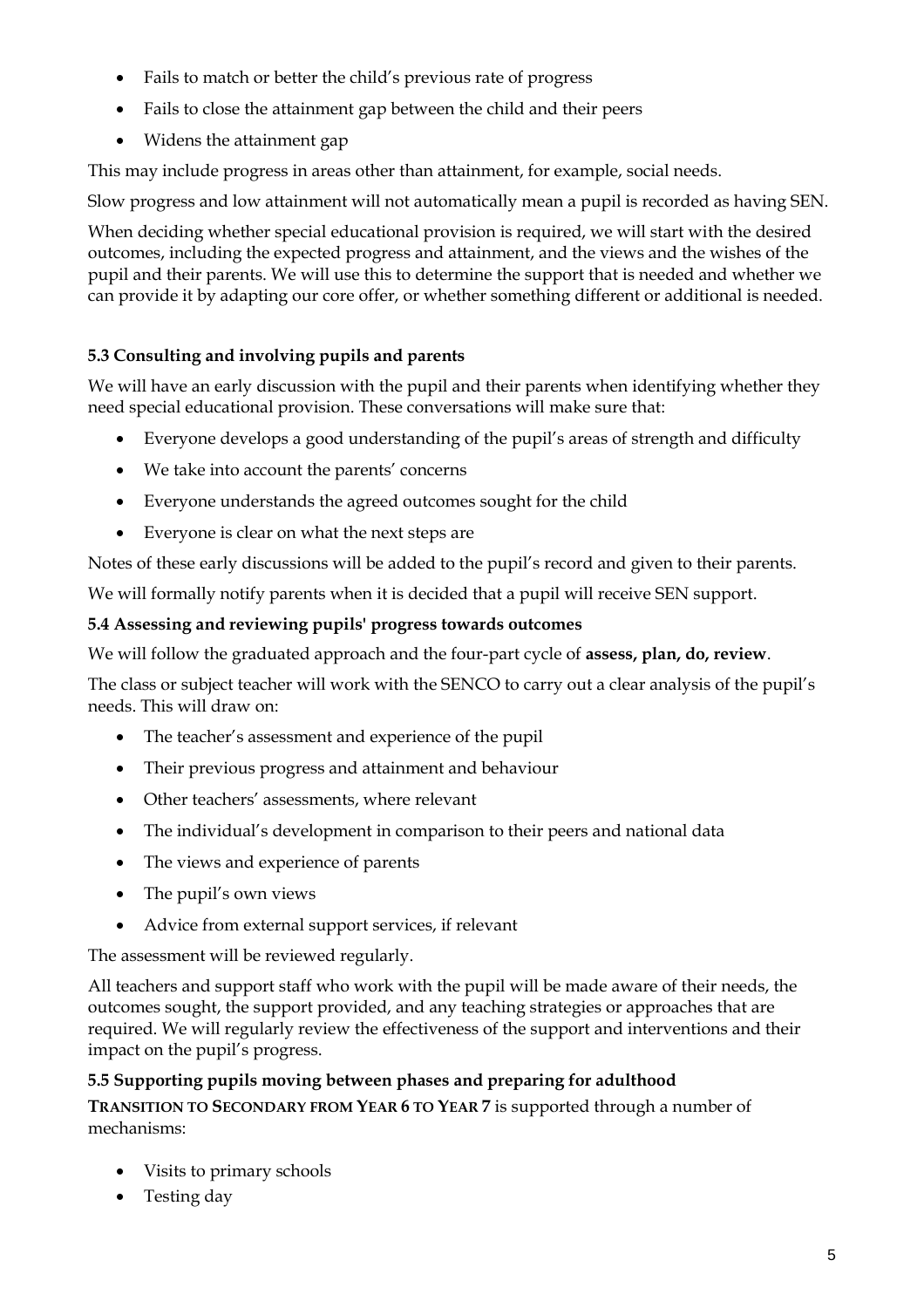• Induction Day for all pupils

## Pupils with identified needs are entitled to the following:

- Additional Induction Day
- Additional visits to primary school

## **TRANSITION FROM KS3 TO KS4 IN YEAR 9** is supported by:

- Online options evening for parents and pupils:
- A presentation from Pierre Cargill overview of the KS4 Core and Option curriculum as well as the options process
- Individual subject presentations (parents have the flexibility to choose which presentations they wished to attend)
- KS4 Curriculum/Options booklet emailed to parents and made available to parents/pupils in Google Classroom
- All option choices reviewed and interviews for pupils where we have concerns
- Careers guidance for pupils with an EHCP

Pupils with identified needs are entitled to the following:

- Group discussion to ensure pupils' understanding of process
- A staff advocate at the pupil interview if applicable

**TRANSITION FROM KS4 TO POST-16** for pupils with identified needs is supported by:

- Support to complete college or university application forms/CVs
- Careers advice and guidance
- Interview practice

We will share information with the school, college, or other setting the pupil is moving to. We will agree with parents and pupils which information will be shared as part of this.

## **5.6 Our approach to teaching pupils with SEN**

Teachers are responsible and accountable for the progress and development of all the pupils in their class.

High quality teaching is our first step in responding to pupils who have SEN. This will be differentiated for individual pupils.

We will also provide the following interventions:

- Corrective Reading Programme
- Corrective Comprehension Programme
- Inferencing Programme
- Dyslexia Support Programme
- LEXIA/Spellzone
- Spelling Programme
- Handwriting Programme
- Corrective Math Programme
- Social Skills Programme
- Emotional Literacy Programme
- ELSA
- Anger Management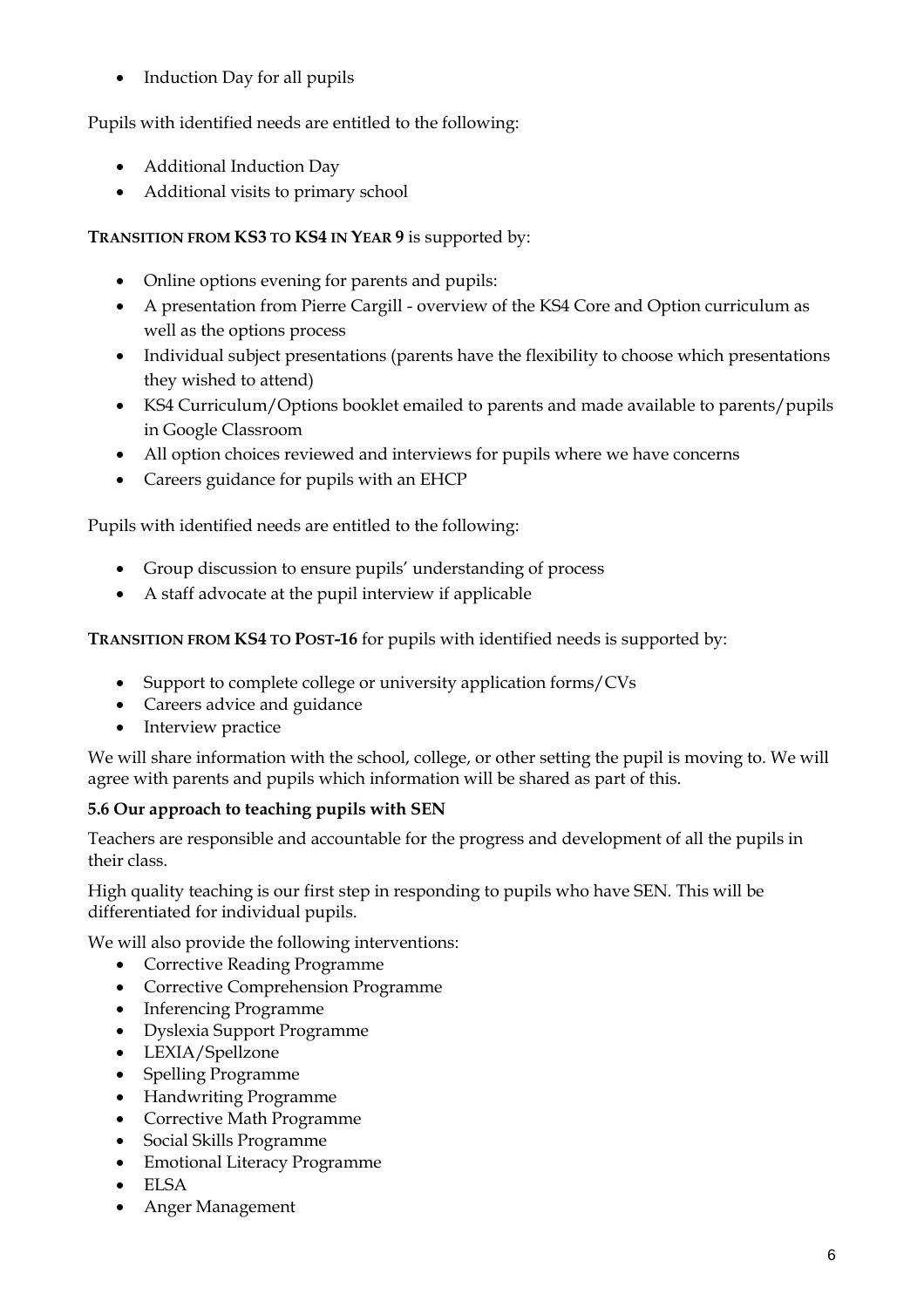- Speed Up Handwriting Programme
- ASD Support Programme
- The Princes Trust Achieve Programme
- Functional Skills English/Math

#### **5.7 Adaptations to the curriculum and learning environment**

We make the following adaptations to ensure all pupils' needs are met:

- Differentiating our curriculum to ensure all pupils are able to access it, for example, by grouping, 1:1 work, teaching style, content of the lesson, etc.
- Adapting our resources and staffing
- Using recommended aids, such as laptops, coloured overlays, visual timetables, larger font, etc.
- Differentiating our teaching, for example, giving longer processing times, pre-teaching of key vocabulary, reading instructions aloud, etc.
- Use of a treatment room for physiotherapy

Please see additional information in the Accessibility Plan

#### **5.8 Additional support for learning**

We have 25 full/part time learning support assistants some of whom are trained to deliver interventions such as corrective reading/comprehension/math, LEXIA and social & emotional support social skills, emotional literacy groups and ELSA.

Learning support assistants will support pupils on a 1:1 basis when stipulated in their EHCP.

Learning support assistants will support pupils in small groups when in the classroom.

We work with the following agencies to provide support for pupils with SEN:

- Educational Psychology Service
- Sensory Impairment Service
- Virtual Behaviour Support Team
- MAOS Merton Autism Outreach Service
- Child and Adolescent Mental Health Service
- Wellbeing Outreach Service
- Youth Offending Service

#### **5.9 Expertise and training of staff**

Our SENDCO has 15 years' experience in this role and has worked in education for over 20 years.

They are allocated 25hrs teaching time per week to manage SEN provision.

We have a team of 25 teaching assistants, including 4 higher level teaching assistants (HLTAs) who are trained to deliver SEN provision; in addition to 3 SEN teachers.

In the last academic year, staff have been trained in Emotional Literacy Support, Access Arrangements, ASD Support, Safeguarding and Speech and Language Provision.

We use specialist staff for Dyslexia Support, Corrective Math, Inferencing and ASD support along with our alternative provision The Princes Trust Achieve Programme, Functional Skills English and Math.

#### **5.10 Securing equipment and facilities**

The SEN Department is allocated a budget to finance the day to day expanses of the department, books and equipment etc. larger items such as specialist equipment for physically disabled pupils are funded in negotiation with the Local Authority.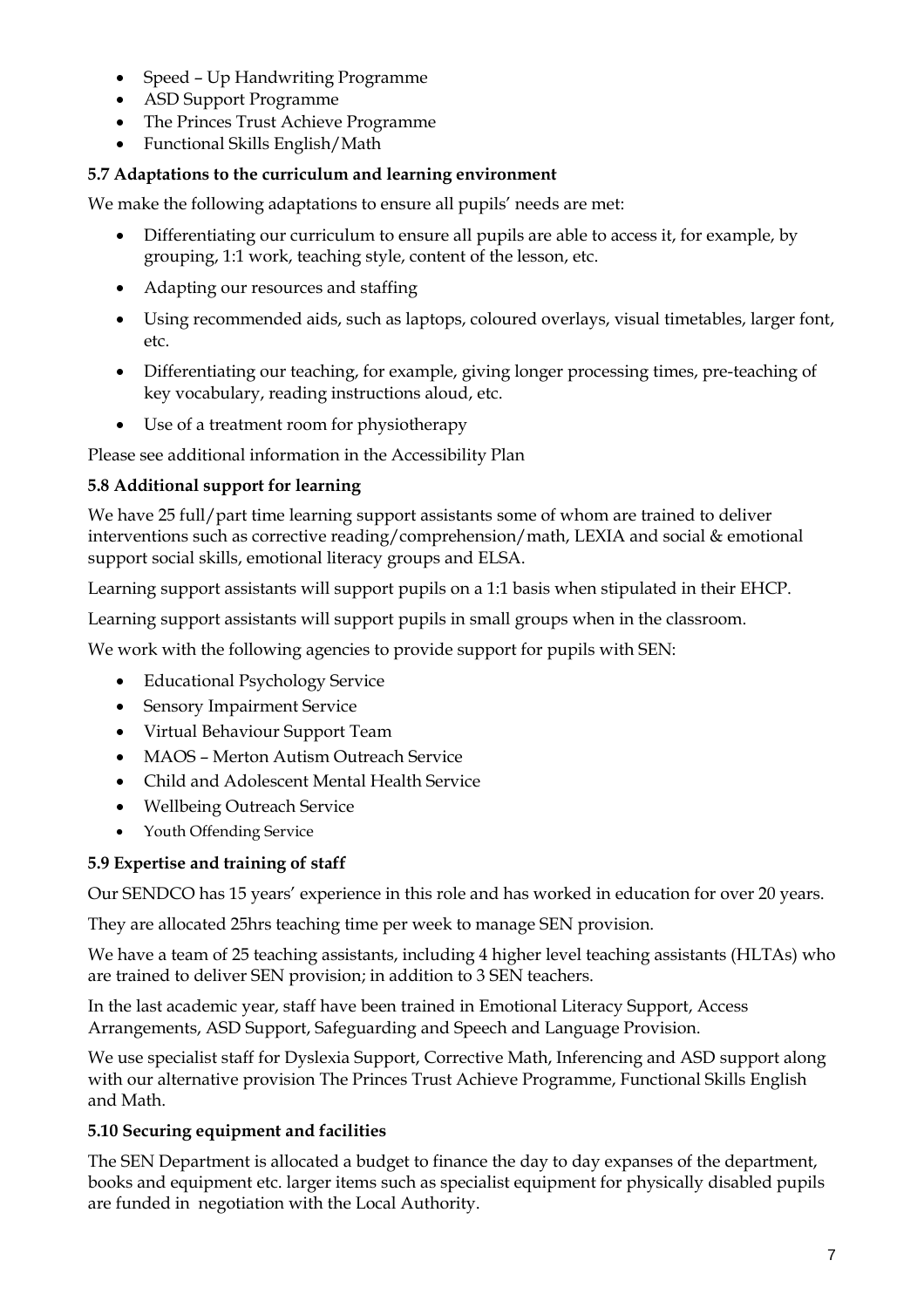#### **5.11 Evaluating the effectiveness of SEN provision** .

We evaluate the effectiveness of provision for pupils with SEN by:

- Reviewing pupils' individual progress towards their goals each term
- Reviewing the impact of interventions after 18 weeks for literacy 6 weeks ELSA
- Using pupil questionnaires
- Monitoring by the SENDCO
- Using provision maps to measure progress
- Holding annual reviews for pupils with EHC plans

#### **5.12 Enabling pupils with SEN to engage in activities available to those in the school who do not have SEN**

All of our extra-curricular activities and school visits are available to all our pupils, including our before-and after-school clubs.

All pupils are encouraged to go on our residential trips - skiing, choir tour and MFL exchanges

All pupils are encouraged to take part in sports day and school plays, etc

No pupil is ever excluded from taking part in these activities because of their SEN or disability.

- Wimbledon College has provision to allow for the admission of 2 wheelchair users at any one time. Students with physical disabilities will be admitted following formal consultation as to whether we can meet their needs as set out in their EHCP as per the Code of Practice and that we have placement availability.
- Wimbledon College has a number of facilities with disabled access including a treatment room with hoist and physiotherapy bed and specialised disabled toilet.
- The schools Accessibility Plan is available on the school website: **www.wimbledoncollege.org.uk**

#### **5.13 Support for improving emotional and social development**

We provide support for pupils to improve their emotional and social development in the following ways:

- Pupils with SEN are encouraged to be part of the school council
- Pupils with SEN are also encouraged to be part of Lego/Model Railway clubs as well as a swimming group to promote teamwork/building friendships etc.

We have a zero-tolerance approach to bullying.

#### **5.14 Working with other agencies**

The school and governing body recognises the important contribution that external support services make in assisting to identify, assess, and provide for SEN pupils.

When it is considered necessary, colleagues from the following support services will be involved with SEN pupils:

- Educational Psychology Service
- Sensory Impairment Service
- MAOS Merton Autism Outreach Service
- School Nurse
- Child and Adolescent Mental Health Service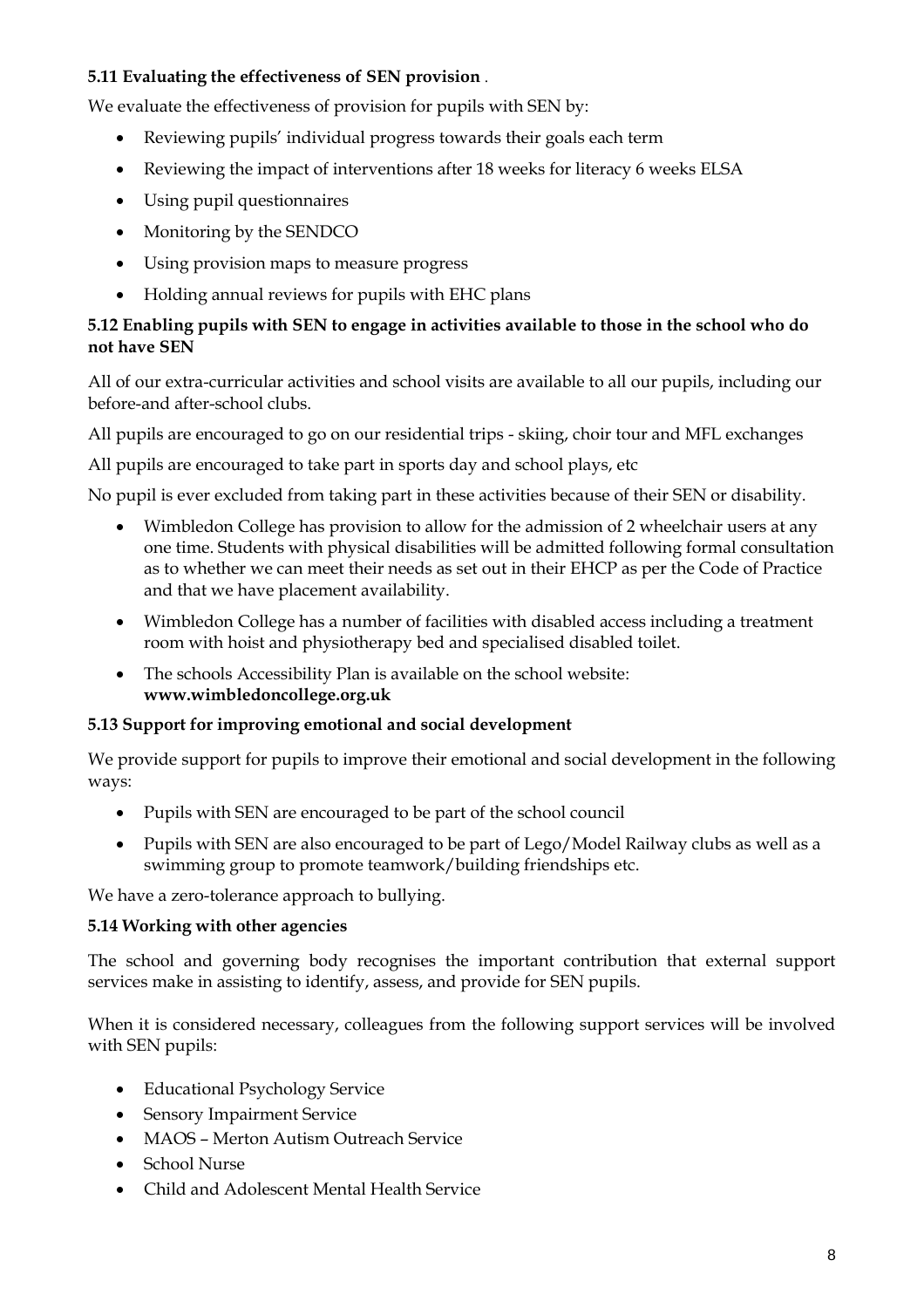- Wellbeing Outreach Service
- Youth Offending Service
- Special Educational Needs Team
- Social Care
- Speech & Language Services
- Occupational Therapy Services

## **5.15 Complaints about SEN provision**

Complaints about SEN provision in our school should be made to the SENDCo in the first instance. They will then be referred to the school's complaints policy.

The parents of pupils with disabilities have the right to make disability discrimination claims to the first-tier SEND tribunal if they believe that our school has discriminated against their children. They can make a claim about alleged discrimination regarding:

- Exclusions
- Provision of education and associated services
- Making reasonable adjustments, including the provision of auxiliary aids and services

## **5.16 Contact details of support services for parents of pupils with SEN**

Wimbledon College offer can be found on the school website: **www.wimbledoncollege.org.uk**

There are local organisations who parents can contact if they require support:

#### **Merton Special Educational Needs Information, Advice and Support Service (MIASS)**

Fran Turko / Shazia Khan 020 8543 8854 or via e-mail: [miass@merton.gov.uk](mailto:miass@merton.gov.uk)

#### **Wandsworth Special Educational Needs Information, Advice and Support Service:**

#### **Thrive Wandsworth:**

https://thrive.wandsworth.gov.uk/kb5/wandsworth/fsd/results.page?familychannel=8-11

Contact a Family - 020 8640 5525



## **5.17 Contact details for raising concerns**

#### **In the first instance any concerns should be directed to the Heads of Year**

#### **5.18 The local authority local offer**

The London Borough of Merton's Local Offer can be found on the borough website: **[www.merton.gov.uk](http://www.merton.gov.uk/)**

# **6. Monitoring arrangements**

This policy and information report will be reviewed by SENDCo **every year**. It will also be updated if any changes to the information are made during the year.